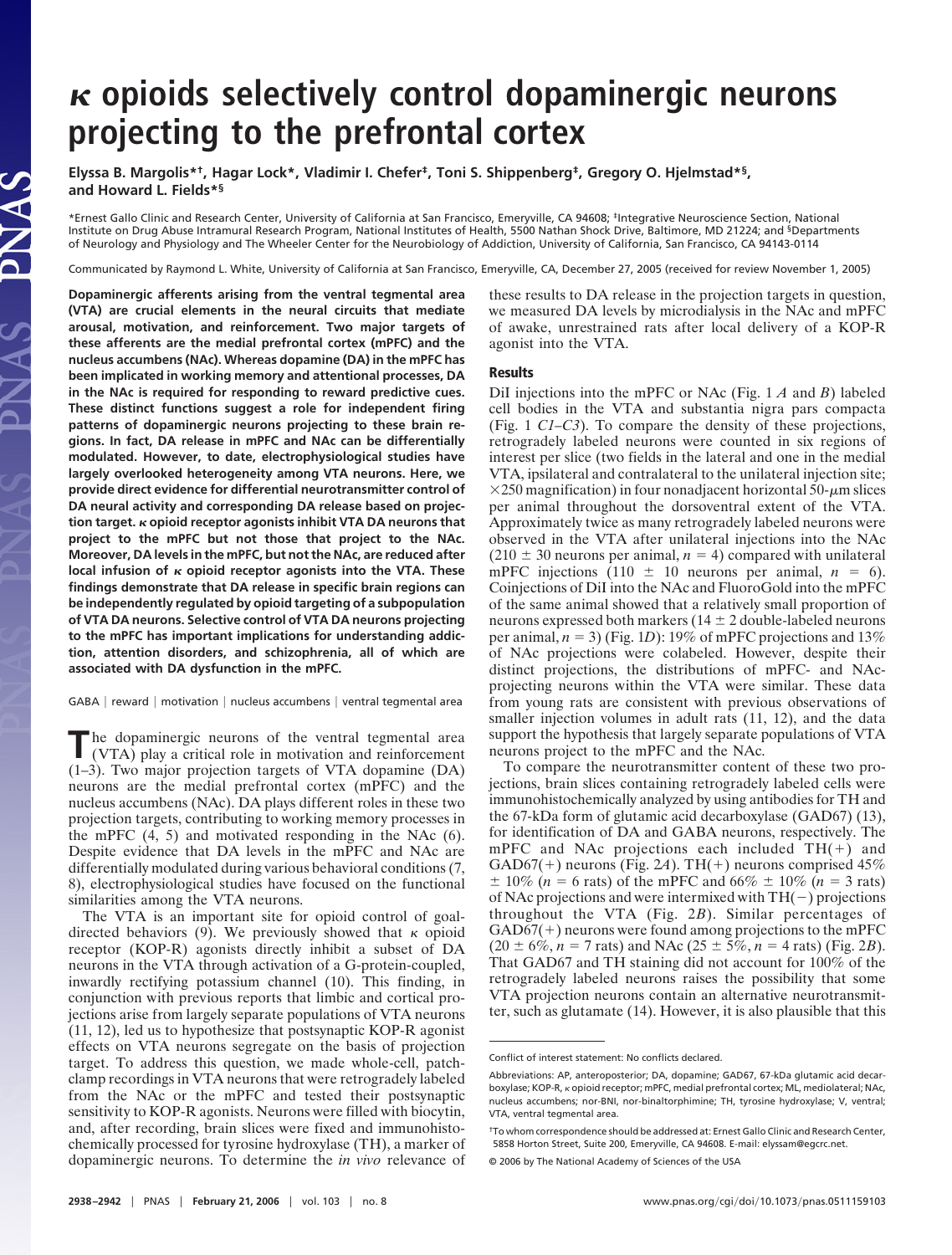

**Fig. 1.** VTA projections to the mPFC and NAc arise from different populations of neurons. (*A* and *B*) Sample coronal brain sections showing injection tracks (*Left*) and tracer deposits (*Right*) resulting from the bilateral injection of the retrograde tracer DiI into the mPFC (*A*) or the NAc (*B*). (Scale bars: 2 mm.) (*C1*) Horizontal brain slice. The white box in the magnified midbrain region identifies the VTA region where experiments were completed (modified from ref. 36). (*C2* and *C3*) Sample horizontal slices of midbrain region showing transported DiI (white) 7 days after mPFC (*C2*) or NAc (*C3*) injections. (Scale bars: 1 mm.) (*D*) VTA section from a rat injected with FluoroGold (green) into the mPFC and Dil (red) into the NAc shows a minority of colabeled (yellow) neurons. Neurons examined throughout the VTA show a relatively small amount of colabeling in this protocol ( $n = 3$  rats).

difference in labeling represents an underestimation of GABAergic projections due to false negative results for GAD67 staining.

Stable whole-cell recordings were made in 50 retrogradely labeled neurons, of which both mPFC-projecting and NAc-



**Fig. 2.** Dopaminergic and GABAergic VTA neurons project to the mPFC and NAc. (*A*) VTA slices containing retrogradely labeled neurons (red) were immunohistologically processed for TH or GAD67 immunoreactivity (green), and colabeling (yellow) was observed. (*B*) Quantified colabeling across animals (NAc/TH, *n* = 3; NAc/GAD67, *n* = 4; mPFC/TH, *n* = 6; mPFC/GAD67, *n* = 7).

projecting were similarly scattered throughout the medial– lateral, anterior–posterior, and dorsal–ventral aspects of the VTA (see Fig. 5, which is published as supporting information on the PNAS web site). Of these recordings, 26 cells were recovered and subsequently processed for TH immunoreactivity. Among recovered mPFC projections, 10 of 17 neurons (59%) were TH(+). Seven of nine (78%) NAc-projecting neurons were  $TH(+).$ 

We examined the electrophysiological properties of mPFCand NAc-projecting neurons. DA neurons express a hyperpolarization-activated nonspecific cation current, *I*h. Functionally, *I*<sup>h</sup> generally contributes to pacemaker-like neuronal activity (15), although it is not clear whether this is the case in the VTA (16, 17). When randomly sampled, approximately two-thirds of *I*h() VTA neurons are dopaminergic (10, 18). An *I*<sup>h</sup> was detected in 95% (20 of 21) of NAc-projecting VTA neurons, but in only 62% (18 of 29) of mPFC-projecting neurons ( $P < 0.01$ , Fisher Exact test) (Fig. 3).  $I_h(-)$ , mPFC-projecting neurons were confirmed as TH( $-$ ) ( $n = 5$ ) (Fig. 3*C*). These neurons not only lacked an *I*<sup>h</sup> but had other electrophysiological properties consistent with their classification as VTA secondary neurons (Table 1). Although secondary neurons have been proposed to be GABAergic interneurons (19), our data clearly demonstrate that many are projection neurons. Among  $I_h(+)$  neurons, those projecting to the mPFC expressed a significantly larger *I*<sup>h</sup> than NAc projections (Fig. 3*D*). This difference was also present in confirmed  $TH(+)$  projections (Fig. 3*E*). Interestingly, the average action potential duration was the same for  $I_h(-)$  neurons and confirmed  $TH(+)$ , mPFC-projecting neurons and was shorter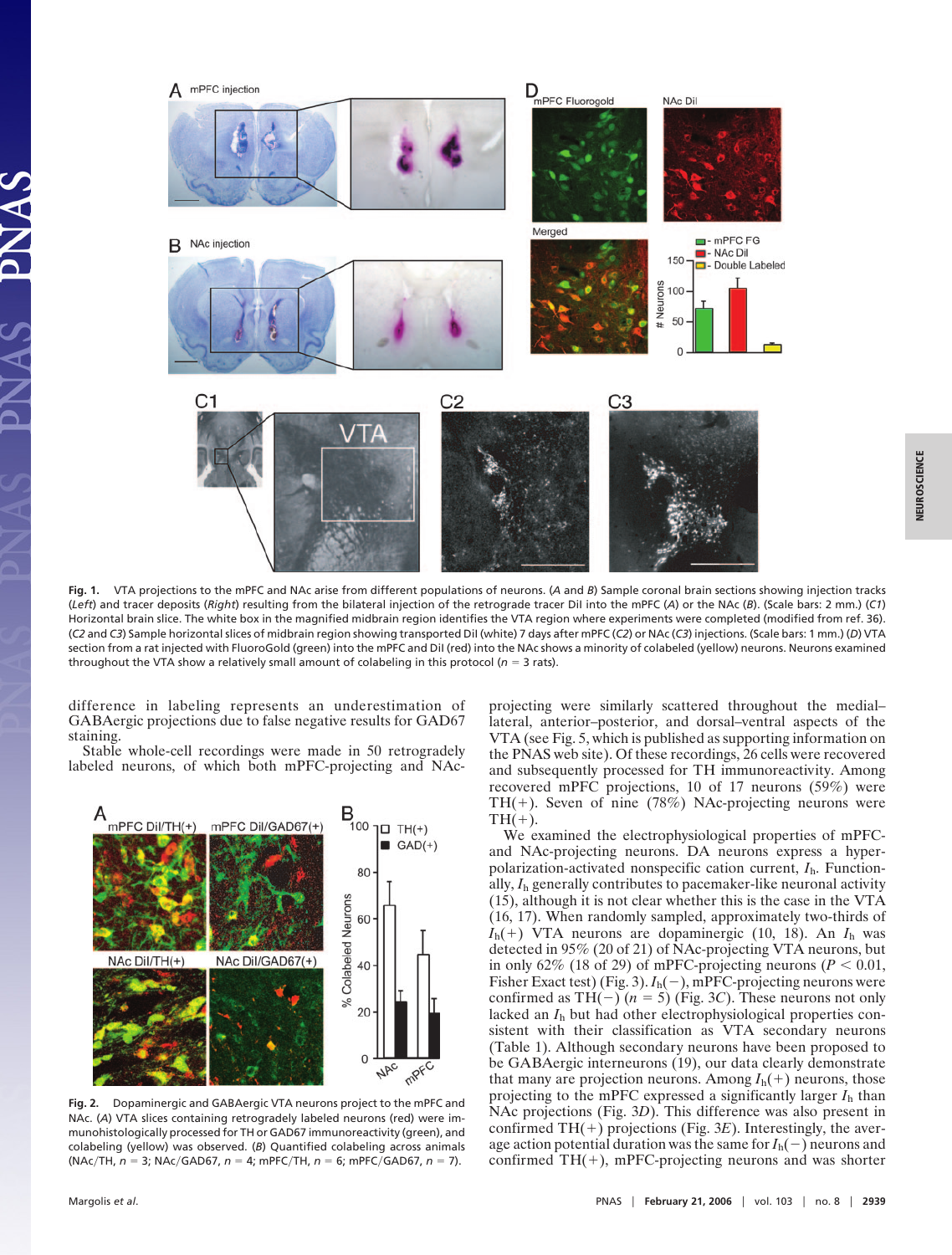

**Fig. 3.** VTA neurons with a larger *I*<sup>h</sup> project to the mPFC. (*A* and *B*) Sample action potentials (calibration: 20 mV and 1 ms) and *I*<sup>h</sup> curves (calibration: 100 pA and 50 ms) measured in mPFC-projecting (*A*) and NAc-projecting (*B*) VTA neurons. (*C*) Sample mPFC-projecting neuron lacking an *I*h. This neuron was retrogradely labeled by DiI injection into the mPFC (red), filled with biocytin during recording (green), and was TH(-) (blue). (*D*) Among *I*<sub>h</sub>(+) neurons, the  $I_h$  activated by a voltage step from  $-60$  mV to  $-90$ ,  $-100$ ,  $-110$ , and  $-120$  mV was significantly larger in mPFC projections ( $n = 18$ ) than in NAc projections (*n* 20). (*Inset*) *I*<sup>h</sup> was measured as the difference between the initial and final current during a 200-ms voltage step. (*E*) *I*<sup>h</sup> activation during a voltage step to  $-120$  mV was significantly larger in confirmed TH(+), mPFC-projecting neurons ( $n = 10$ ) than in NAc-projecting, TH(+) neurons ( $n = 7$ ).  $*$ ,  $P < 0.05$ ;  $**$ ,  $P < 0.01$ .

than the action potential durations of NAc-projecting neurons (*P*  $< 0.05$ ) (Table 1). For both projections, the action potential durations of  $I_h(+)$ , TH(-) projections were overlapping with those of the  $TH(+)$  neurons projecting to the same target region (data not shown). Initial membrane potential and action potential height were similar among mPFC- and NAc-projecting dopaminergic neurons (Table 1).

Twelve mPFC-projecting  $I_h(+)$  neurons were tested for a postsynaptic response to the KOP-R-selective agonist U69593 (*trans*-3,4-dichloro-*N*-methyl-*N*-[2-(1-pyrrolidinyl)-cyclohexyl] benzeneacetamide methane-sulfonate hydrate) at 1  $\mu$ M. Of these neurons, 83% (10 of 12) were significantly inhibited by U69593 [mean effect for all spontaneously firing neurons, 50%  $\pm$  10% inhibition of firing (*n* = 7); for all quiescent neurons, 4  $\pm$ 2 mV of hyperpolarization  $(n = 5)$ ]. Of the KOP-R-agonisttested neurons, 11 were recovered and processed for TH immunoreactivity. All of the mPFC-projecting confirmed  $TH(+)$ neurons (seven of seven) were inhibited by U69593 (Fig. 4 *A*–*C*). Consistent with our previous finding that only dopaminergic neurons in the VTA are inhibited by KOP-R agonists (10), none of the  $TH(-)$ , mPFC-projecting neurons were inhibited by  $U69593 (n = 4)$ .

In contrast to mPFC projections, VTA neurons projecting to the NAc were not inhibited by U69593. Fifteen of 16 NAcprojecting  $I_h(+)$  neurons tested for a postsynaptic response to U69593 were unaffected. The mean change from baseline for all 16 neurons was also not significant [spontaneously firing neurons,  $6 \pm 6\%$  inhibition of firing  $(n = 3)$ ; quiescent neurons,  $0.7 \pm 0.8$  mV of hyperpolarization ( $n = 13$ )]. Furthermore, none of the NAc-projecting VTA neurons histochemically identified as dopaminergic were inhibited by U69593 ( $n = 4$ ) (Fig. 4 *D–F*).

To test the relevance of these findings to DA release *in vivo*, we used dual probe microdialysis to detect changes in DA levels in the mPFC or NAc of habituated, freely moving adult rats during reverse microdialysis delivery of U69593 (5  $\mu$ M) into the VTA. U69593 significantly decreased DA levels in the mPFC  $[n = 7; F(1,6) = 13.3; P < 0.05$  (Fig. 4*G*). This effect was blocked by intra-VTA perfusion of the KOP-R-selective antagonist nor-binaltorphimine (nor-BNI,  $1 \mu$ M) before administration of U69593 ( $n = 3$ ) (Fig. 4*G*). Consistent with the electrophysiology, no changes in DA levels were observed in the NAc when U69593 was dialyzed into the VTA  $[n = 7; F(1,6) = 0.193; P > 0.05]$ (Fig. 4*H*).

## **Discussion**

These data show that KOP-R agonists inhibit VTA DA neurons that project to the mPFC but not those projecting to the NAc. Despite the fact that separate subsets of midbrain DA neurons have distinct projection targets (11, 12, 20), the population as a whole is often considered to be physiologically and pharmacologically homogeneous. In addition to the pharmacological difference between these two subpopulations of DA projection neurons, we also show that the magnitude of one characteristic electrophysiological property of DA neurons, *I*h, is correlated with projection target.

In this study, we identified two types of non-DA VTA projection neurons. Almost half of the mPFC-projecting neurons recorded in this study were  $I_h(-)$ , a characteristic of VTA secondary neurons, which previously were hypothesized to be GABAergic interneurons (19). There were also  $I_h(+)$  but  $TH(-)$  neurons projecting to both mPFC and NAc. The electrophysiological characteristics of these  $I_h(+)$  neurons were overlapping with those of the  $TH(+)$  neurons. Furthermore, three of four of the  $I_h(+)$ , TH(-) neurons recorded in this study had action potentials with longer durations than the recently suggested 1.1-msec criterion for dopaminergic neurons (21), and these durations overlapped with those of the  $TH(+)$  neurons reported here. Therefore, immunohistochemistry was the only consistently reliable method for identifying the subset of  $I_h(+)$ neurons that were dopaminergic.

By demonstrating a clear pharmacological difference between subgroups of VTA DA neurons based on projection target, our experiments demonstrate that subsets of VTA DA neurons can be independently modulated and suggest that they participate in distinct circuits. One such DA circuit could include VTAprojecting neurons from the lateral hypothalamus or NAc that

## **Table 1. Electrophysiological properties of VTA projection neurons**

| <b>Neurons</b>  | TH | Initial membrane<br>potential, mV | Action potential<br>height, mV | Action potential<br>width, ms |       |
|-----------------|----|-----------------------------------|--------------------------------|-------------------------------|-------|
| mPFC-projecting |    | $-47 \pm 3$                       | $97 \pm 7$                     | $1.1 \pm 0.2$                 | $11*$ |
|                 |    | $-42 \pm 3$                       | $89 \pm 5$                     | $1.1 \pm 0.1$                 | 10    |
| NAc-projecting  |    | $-44 \pm 1$                       | $80 \pm 10$                    | $1.5 \pm 0.3$                 |       |

\*The five  $I_b$  (-), mPFC-projecting neurons processed for TH were confirmed to be TH(-). Therefore, all 11  $I_b(-)$ , mPFC-projecting neurons were pooled here.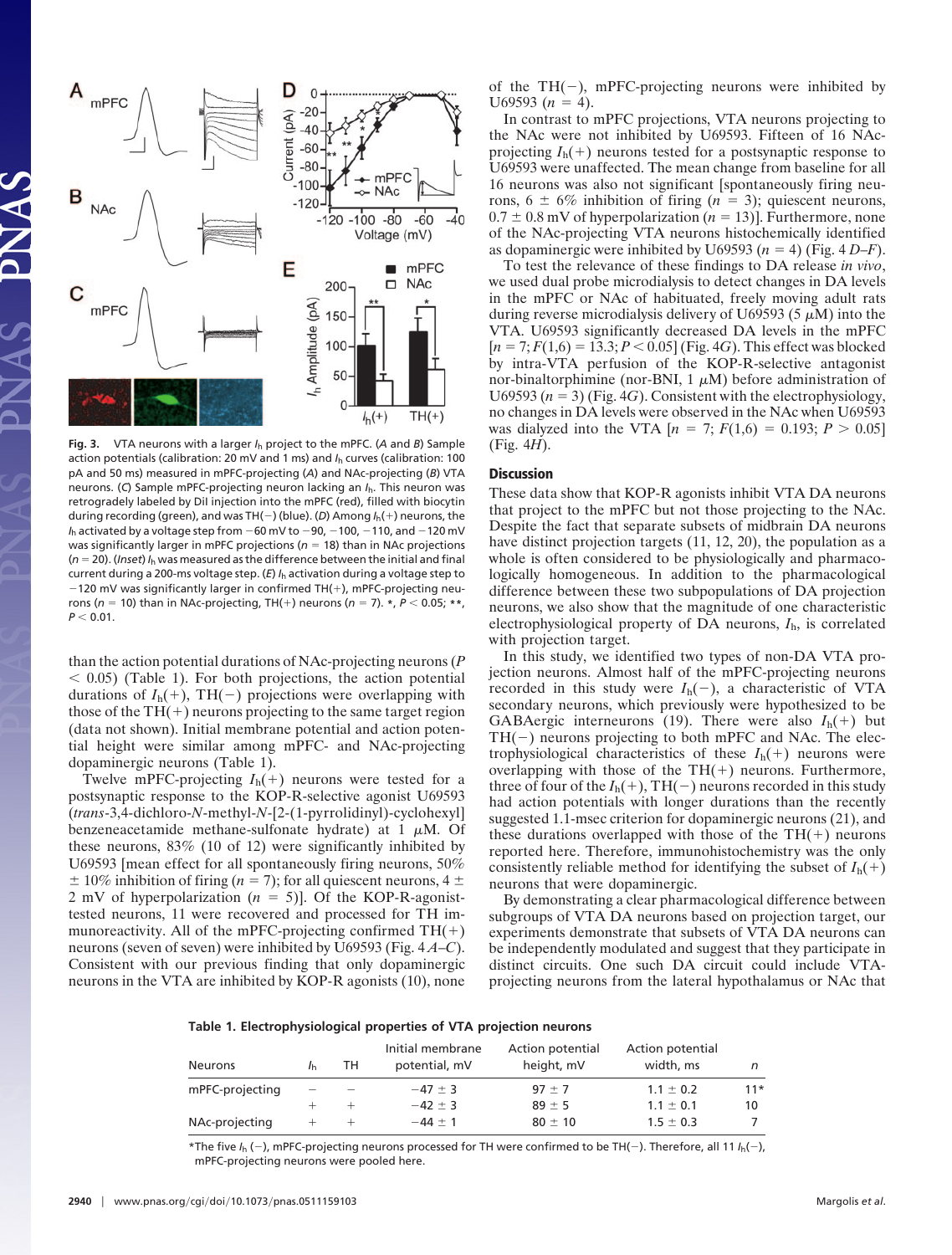

**Fig. 4.** DA neurons that project to the mPFC but not to the NAc are inhibited by KOP-R agonists. (*A*) Example of a neuron labeled with DiI after injection into the mPFC (red), filled with biocytin during recording (green), and immunohistochemically confirmed as TH(+) (blue). (*B*) This neuron expressed a prominent *I*<sub>h</sub> (*Inset*; scale bar: 100 pA and 50 ms) and was inhibited by the KOP-R agonist U69593 (1 μM). (C) Summary of U69593 effects in mPFC-projecting /<sub>h</sub>(+) neurons. The numbers of confirmed TH(+) neurons are in parentheses. (D) Example neuron labeled with DiI after injection into the NAc (red), filled with biocytin during recording (green), and immunohistochemically confirmed as TH(+) (blue). (E) This neuron expressed an *I<sub>h</sub> (Inset; calibration: 100 pA and 50 ms*) and was unaffected by U69593 (1 µM). (F) U69593 inhibited only one NAc-projecting  $I_h(+)$  neuron. The numbers of confirmed TH(+) neurons are in parentheses. (G) In vivo measurement of DA in the mPFC using microdialysis shows that perfusion of 5 μM U69593 into the VTA significantly decreased mPFC DA levels (*n* = 7). This effect was blocked by administration of the KOP-R-selective antagonist nor-BNI at 1  $\mu$ M (*n* = 3). (*H*) Intra-VTA U69593 did not change DA levels in the NAc (*n* = 6).

contain the KOP-R-selective endogenous peptide dynorphin (DYN) (22, 23). DYN terminals synapse onto DA dendrites in the VTA (24) and are therefore optimally positioned to control DA neuron signaling by a direct postsynaptic action. The fact that DYN levels in the midbrain increase after amphetamine administration (25) suggests that KOP-R-mediated control of midbrain DA neurons projecting to the mPFC can have powerful behavioral effects. Furthermore, administration of drugs of abuse, such as alcohol and cocaine, produce long-lasting downregulation of KOP-R mRNA levels in the VTA (26). The resulting changes in KOP-R expression may play an important role in the prolonged changes in mPFC DA signaling and behavior that are induced by exposure to these drugs (27–29).

The dissociation between mPFC and NAc DA functioning is underscored by models of many cognitive disorders, including schizophrenia (30) and attention deficit hyperactivity disorder (31), characterized by DA dysfunction specifically in the mPFC. DA signaling in the mPFC, but not the NAc, has also been implicated in animal models of cocaine relapse (32). Alterations in DA release in the cortex may also contribute to the psychotomimetic effects of KOP-R activation in humans (33). Thus, mechanisms of differential modulation of dopaminergic afferents to the mPFC offer an important avenue for understanding and treating these common disorders.

#### **Materials and Methods**

**Anatomy and Electrophysiology. Retrograde tracer injections.** All retrograde-labeling experiments conformed to National Institutes of Health and Ernest Gallo Clinic and Research Center animal care policy standards. Male, 27-day-old Sprague–Dawley rats (Harlan Laboratories, San Diego) were anesthetized with isoflu-

rane. A  $1-\mu$ l Hamilton syringe was stereotaxically placed in either the mPFC [anteroposterior  $(AP)$ , +2.6 mm from bregma; mediolateral (ML),  $\pm 0.8$  mm from bregma; ventral (V),  $-4.0$ from skull surface] or the NAc  $(AP, +1.5; ML, \pm 0.8; V, -6.7)$ . Neuro-DiI (1  $\mu$ l, 7% in ethanol; Biotium, Hayward, CA) or hydroxystilamidine (FluoroGold  $3\%$  in H<sub>2</sub>O; Biotium) was slowly injected. Bilateral and unilateral injections were performed for electrophysiological and anatomical studies, respectively. Coronal sections containing mPFC or NAc were prepared with a sliding microtome and stained with 0.2% thionin to confirm all injection placements.

Standard methods were used for immunohistochemistry (see *Supporting Materials and Methods*, which is published as supporting information on the PNAS web site).

**Slice preparation and electrophysiology.** All recordings were made blind to injection site. Experiments were carried out 6–8 days after injection. Slice preparation, electrophysiological recordings, and data analysis were completed as described in ref. 10. Horizontal brain slices (150  $\mu$ m thick) were prepared by using a vibratome (Leica Instruments, Solm, Germany) in Ringer solution (119 mM NaCl/2.5 mM KCl/1.3 mM MgSO<sub>4</sub>/1.0 mM  $NaH_2PO_4/2.5$  mM  $CaCl_2/26.2$  mM  $NaHCO_3/11$  mM glucose saturated with 95%  $O_2/5\%$   $CO_2$ ). Slices were visualized under a Zeiss Axioskop with differential interference contrast optics and infrared and epifluorescent illumination to visualize projecting neurons during recording.

Whole-cell recordings were made at 33 $\degree$ C with 2.5-4 M $\Omega$ pipettes containing 123 mM K-gluconate, 10 mM Hepes, 0.2 mM EGTA, 8 mM NaCl, 2 mM MgATP, 0.3 mM Na<sub>3</sub>GTP, and  $0.1\%$ biocytin (pH 7.2, osmolarity adjusted to 275). Pharmacological